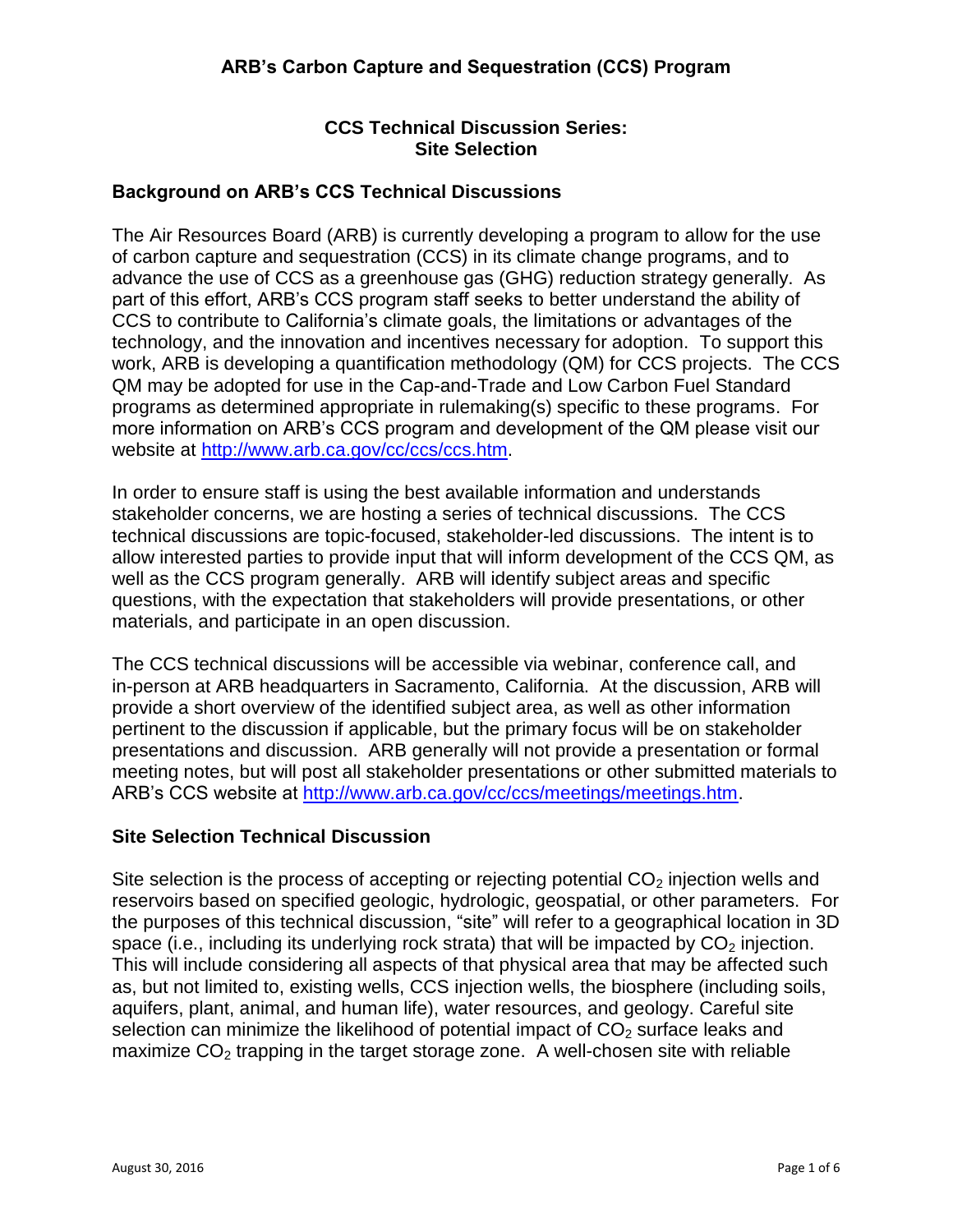sealing layers, appropriate geology, and good spatial location<sup>1</sup> can significantly decrease risks and challenges encountered during the life of a CCS project. In addition, site selection requirements are one of several components of the comprehensive CCS QM being developed by ARB that will ensure that emissions reductions are real, permanent,<sup>2</sup> quantifiable, verifiable, and enforceable.

Staff conducted an extensive literature review of suggested site selection criteria including standards from the National Energy Technology Laboratory and U.S. Department of Energy,<sup>3</sup> the California Energy Commission,<sup>4</sup> the International Energy Agency Greenhouse Gas R&D Programme and Alberta Research Council,<sup>5</sup> the Cooperative Research Centre for Greenhouse Gas Technologies, 6 the World Resources Institute,<sup>7</sup> and Det Norske Veritas AS.<sup>8</sup> During the course of this review, ARB staff has identified three categories of characteristics as important factors for determining whether an injection site is suitable for permanent  $CO<sub>2</sub>$  sequestration: 1) geologic and containment factors, 2) modeling factors and plume size, and 3) site development/local factors. Each of these factors should be considered during a site suitability determination. For a CCS QM, staff will need to identify specific requirements and analysis techniques for each of these factors that can be expected to ensure permanent  $CO<sub>2</sub>$  containment.

The site selection technical discussion is meant to provide stakeholders with an opportunity to give input on the information and minimum requirements that should be considered when determining whether a proposed CCS injection site would be suitable for permanent  $CO<sub>2</sub>$  sequestration. The primary intent of this technical session, and the focus of the guidance questions at the end of this document, is to identify specific requirements and analysis techniques for factors necessary to ensure permanent  $CO<sub>2</sub>$ containment.

As a reminder, ARB site selection requirements for the CCS QM are not permitting requirements. Injection well permitting will be completed through either the U.S. Environmental Protection Agency (U.S. EPA) for Class VI wells or through the California

This phrase refers to considering the proximity of the injection well to other wells, faults, population centers,<br>This phrase refers to considering the proximity of the injection well to other wells, faults, population cen sensitive natural zones, or other important factors that may impact either the permanence of the  $CO<sub>2</sub>$  sequestration or the safety and reliability of the site.<br><sup>2</sup> ADD has already adopted a defin

ARB has already adopted a definition for "permanent" as part of its Cap-and-Trade Regulation.

<sup>3</sup> National Energy Technology Laboratory and U.S. Department of Energy. Best Practices for: Site Screening, Selection, and Initial Characterization for Storage of CO<sub>2</sub> in Deep Geologic Formations. Draft Edition. June 2010. Report DOE/NETL-401/090808.

<sup>4</sup> Oldenburg, Curtis M. 2006. Health, Safety, and Environmental Screening and Ranking Framework for Geologic CO<sup>2</sup> Storage Site Selection. California Energy Commission, PIER Energy-Related Environmental Research. CEC-500- 2006-090.

<sup>&</sup>lt;sup>5</sup> International Energy Agency Greenhouse Gas R&D Programme. CCS Site Characterisation Criteria. July 2009. Report No. 2009/10. 112 pages. Summary concentrates on page 95-100.

 $6$  CO2CRC, 2008. Storage Capacity Estimation, Site Selection and Characterisation for CO<sub>2</sub> Storage Projects. Cooperative Research Centre for Greenhouse Gas Technologies, Canberra. CO2CRC Report No. RPT08-1001. 52pp. Summary concentrates on pages 18-37.

 $^7$  World Resources Institute (WRI). CCS Guidelines: Guidelines for Carbon Dioxide Capture, Transport, and Storage. Washington, D.C.: WRI. Summary concentrates on pages 83-91.

<sup>8</sup> Det Norske Veritas AS. Recommended Practice: Geological Storage of Carbon Dioxide. April 2012. Revised July 2013. Report DNV-RP-J203. Summary concentrates on pages 13-25.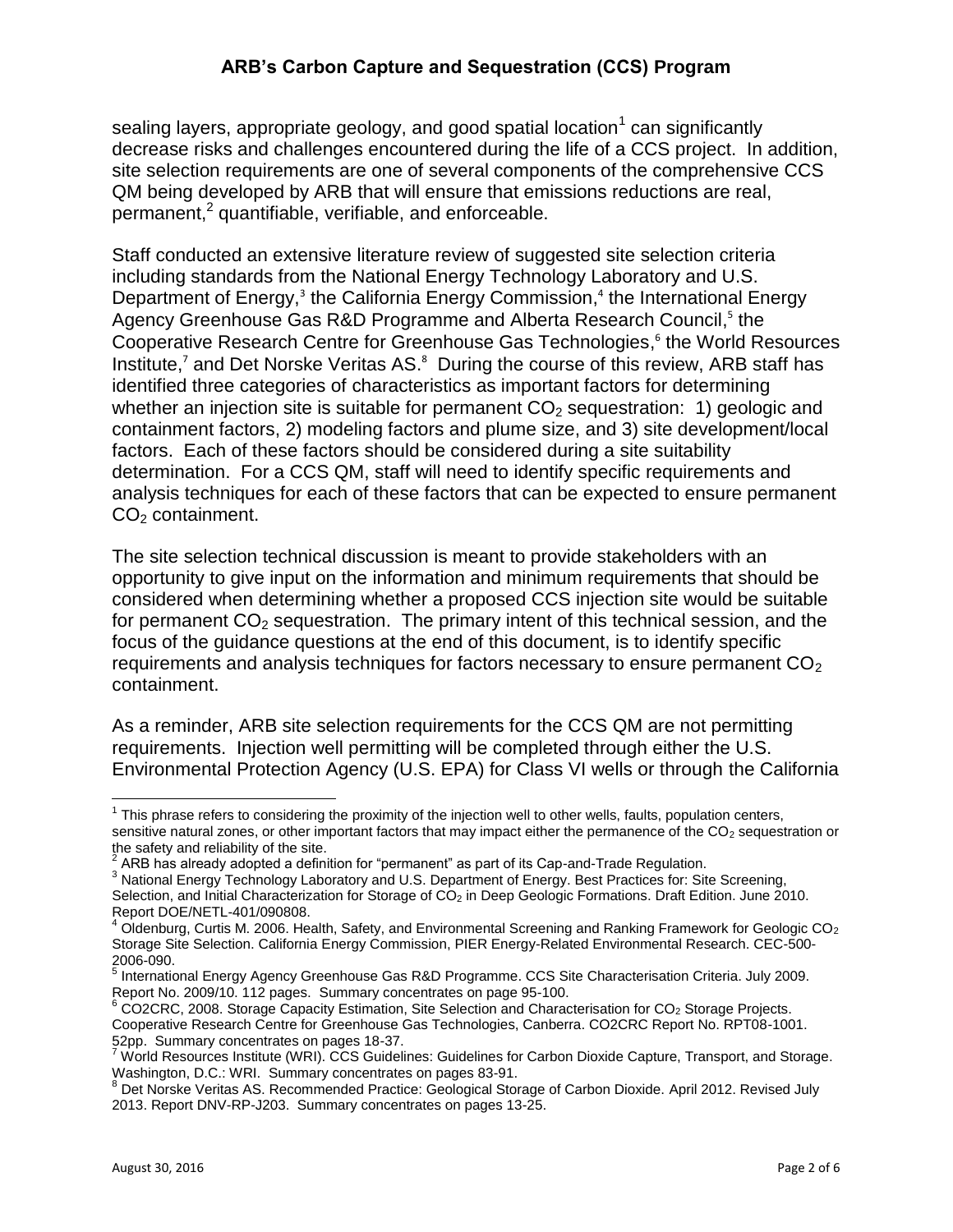# **ARB's Carbon Capture and Sequestration (CCS) Program**

Department of Conservation, Division of Oil, Gas, and Geothermal Resources (DOGGR) for Class II wells. All injection wells and sites will need to meet these permitting standards in addition to any other State or federal requirements. Therefore, any site selection requirements selected for the CCS QM will be in addition to the permit requirements and will be necessary requirements for CCS actions to be recognized under California's climate programs. It should also be noted that DOGGR is currently in the process of modifying their injection well regulations.

#### *Participating in the Site Selection Technical Discussion*

| DATE: | Monday, September 26, 2016 |
|-------|----------------------------|
| TIME: | $9:30$ a.m. to $4:00$ p.m. |

To attend in person:

LOCATION: Room 550 ADDRESS: Cal/EPA Headquarters Building 1001 "I" Street Sacramento, California 95814

To participate by webinar: <https://attendee.gotowebinar.com/register/6341629402456391938>

To participate by teleconference: United States: +1 (213) 929-4232 Access Code: 189-096-252 Please note that this is a toll call.

#### *Presenting at the Site Selection Technical Discussion*

If you would like to present at the Site Selection Technical Discussion, please contact Ms. Sara King at (916) 323-1009 or [Sara.King@arb.ca.gov](mailto:Sara.King@arb.ca.gov) by September 16, 2016. ARB is requesting that presentations be limited to 20 minutes. Depending on interest, ARB may adjust presentation length and will communicate this to presenters ahead of time.

If you require special accommodation for the scheduled meeting or need this document in an alternate format (e.g., Braille, large print) or another language, please contact Ms. Regina Cornish at (916) 327-1493, as soon as possible. TTY/TDD/Speech to Speech users may dial 711 for the California Relay Service.

If you have questions about the Site Selection Technical Discussion, please contact Ms. Sara King, Air Pollution Specialist, at (916) 323-1009 or **Sara.King@arb.ca.gov.**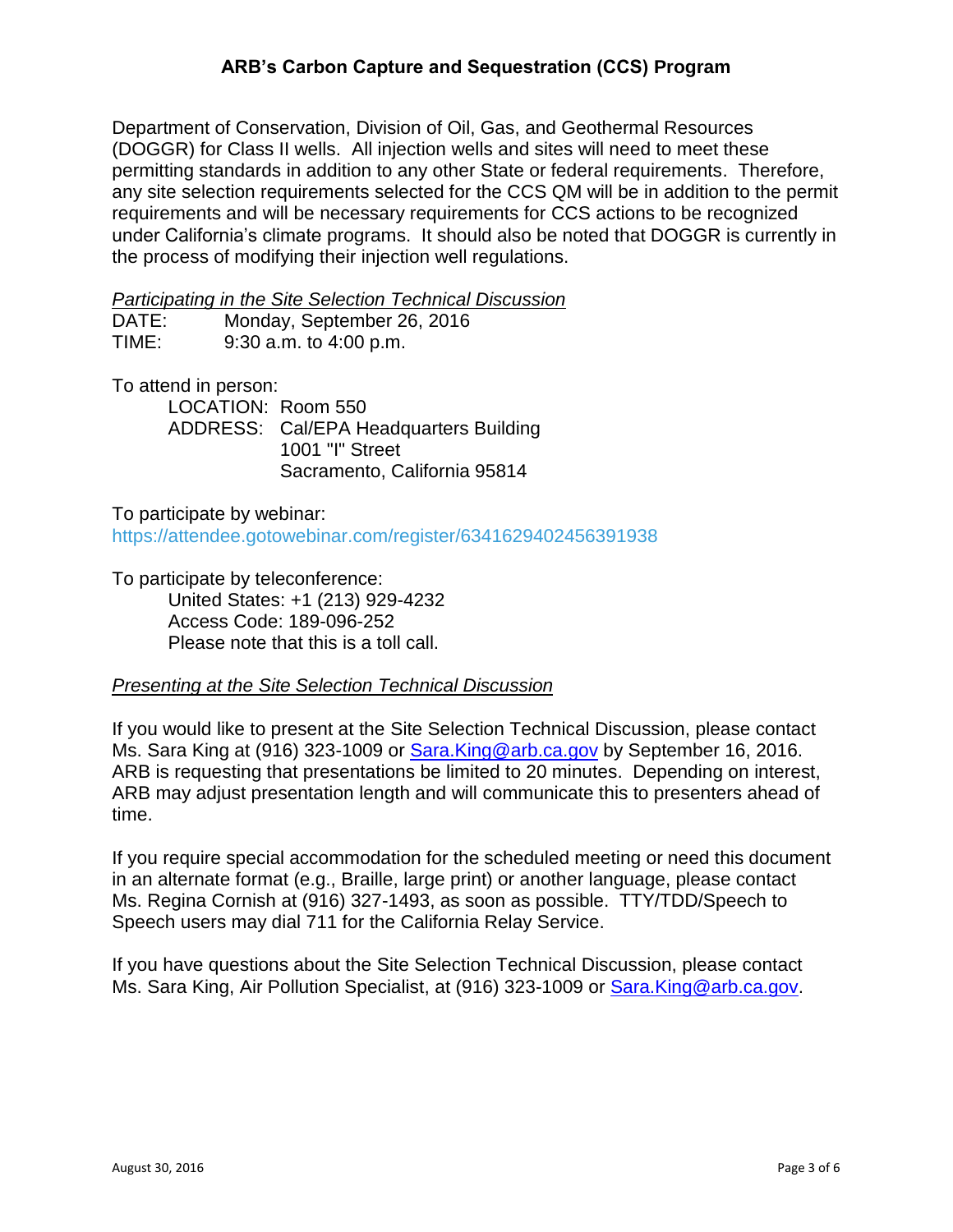# *Questions to Guide the CCS Site Selection Technical Discussion*

The following section provides a list of questions that is intended to guide stakeholder presentations and the discussion generally. Please note that this list is not exhaustive either in topics or questions, and that, when developing site selection requirements, ARB must adhere to the requirements of Assembly Bill 32 (AB 32), the California Administrative Procedures Act, and ARB's current AB 32 regulations, such as the Monitoring and Reporting Regulation (MRR), which has specific accuracy requirements.

## **Factors for Determining Suitability of CCS Injection Sites**

After a broad literature review, we identified three key categories and developed a list of factors for determining the suitability of a CCS injection site for permanent  $CO<sub>2</sub>$ sequestration:

- Geologic and Containment Factors
	- o Knowledge of injection formation characteristics: depth, porosity, permeability, thickness, max capacity, fracture pressure, and heterogeneity (vertical and horizontal)
	- $\circ$  Knowledge of confining formation characteristics: porosity, permeability, thickness, continuity and integrity, fracture pressure, and heterogeneity (vertical and horizontal)
	- $\circ$  Identify pre-injection background for characteristics such as groundwater chemistry, seismic levels, pressure/temperature conditions, etc.
	- o Identify trapping mechanisms
	- o Identify potential leakage pathways
	- $\circ$  Identify the amount and need of corrective action for the site
	- o Determine potential injectivity: planned injection rate and total injection volume
	- $\circ$  Identify and define pressure limitations for the site
	- o Evaluate geomechanical response to anticipated pressures
	- o Evaluate hydrological response and communication in reservoir
	- o Perform geochemical interaction analysis
	- o Evaluate existing and anticipated seismic concerns
- Modeling Factors and Plume Size
	- o Define minimum modeling parameters required
	- o Define acceptable limitations or uncertainties in the model used
	- $\circ$  Model should determine how reservoir boundaries will affect the plume
	- o Model should determine anticipated plume extent, pressure front extent, and help set area of review boundaries
	- o Model should identify any areas of seismic concern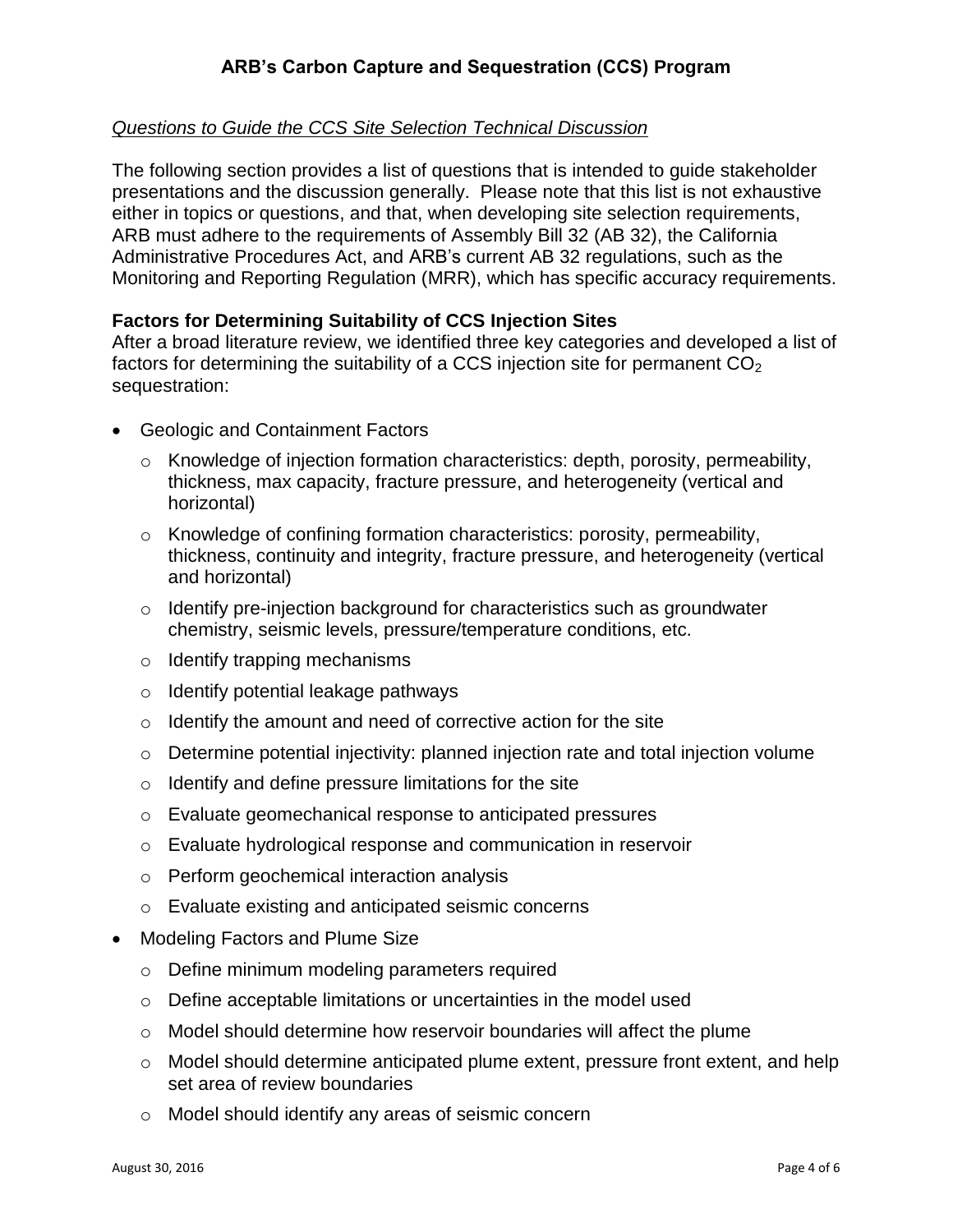- Site Development/Local Factors
	- $\circ$  Determine proximity to sources of CO<sub>2</sub>
	- o Determine proximity to protected environmental areas and environmental justice communities
	- o Determine proximity to population centers
	- o Required consideration of existing resource development (impact on local aquifers, oil/gas fields, mineral resources, etc.)
	- 1. Are there any factors or information not included in the bulleted list above that should be included? Why?
	- 2. Are there any factors or information included in the bulleted list above that should not be included? Why?

### **Minimum Requirements**

- 1. What minimum requirements, if any, should be placed on injection formation characteristics such as depth, porosity, permeability, bed thickness, bed heterogeneity, fracture pressure/rock strength, and overall reservoir maximum capacity?
- 2. What minimum requirements, if any, should be placed on confining (caprock) formation characteristics such as porosity, permeability, bed thickness, bed heterogeneity, bed continuity and integrity, and fracture pressure?
- 3. How should the existence and proximity of large faults to the injection site be evaluated? Should there be proximity limits to how close injection can occur to a large fault?
- 4. How should risk factors based on these geologic characteristics impact monitoring requirements?

## **Determining Suitability of Sites Based on Modeling or Other Techniques**

- 1. Background information collected prior to site disturbance in regards to local seismic activity, groundwater chemistry, and soil gas may be useful for comparison when making later determinations about whether an injection project is polluting or damaging the region in any way. Is there any other scientific background data that stakeholders think should be collected for a site? At minimum, how long prior to injection should background data be gathered?
- 2. Can analysis and/or modeling determine estimated percentages of  $CO<sub>2</sub>$  that will be isolated by the different trapping mechanisms (structural, dissolution, residual, and mineral)? If possible, should such an analysis be required? Why or why not?